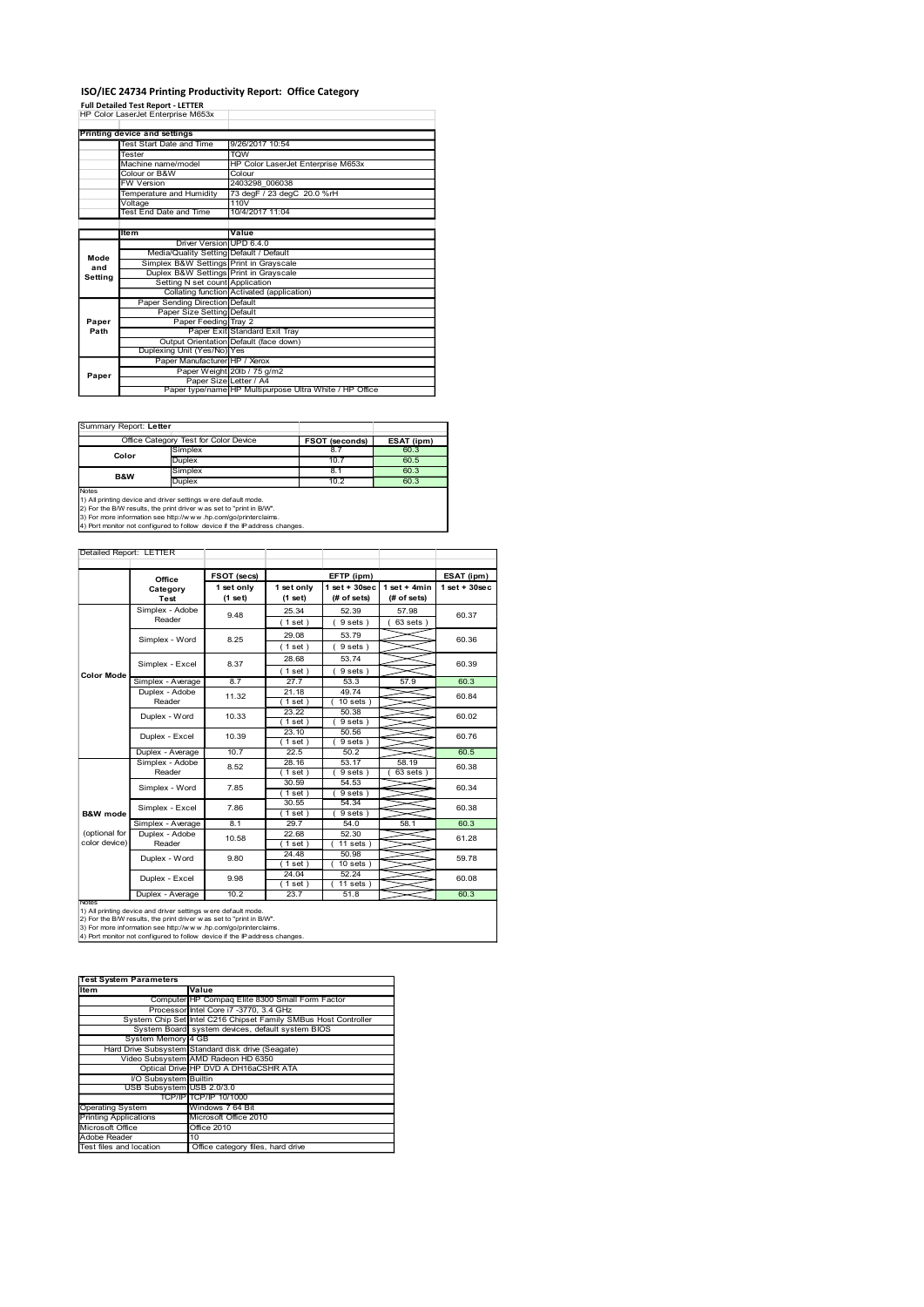## ISO/IEC 24734 Printing Productivity Report: Office Category

|                                                                      | ISO/IEC 24734 Printing Productivity Report: Office Category                                                                                   |                                                    |                       |                                                                                                                |                       |                                                         |                                |                               |
|----------------------------------------------------------------------|-----------------------------------------------------------------------------------------------------------------------------------------------|----------------------------------------------------|-----------------------|----------------------------------------------------------------------------------------------------------------|-----------------------|---------------------------------------------------------|--------------------------------|-------------------------------|
|                                                                      | Full Detailed Test Report - A4<br>HP Color LaserJet Enterprise M653x                                                                          |                                                    |                       |                                                                                                                |                       |                                                         |                                |                               |
|                                                                      | <b>Printing device and settings</b><br>Test Start Date and Time                                                                               |                                                    |                       | 9/26/2017 10:54                                                                                                |                       |                                                         |                                |                               |
|                                                                      | Tester<br>Machine name/model                                                                                                                  |                                                    |                       | TQW                                                                                                            |                       | HP Color LaserJet Enterprise M653x                      |                                |                               |
|                                                                      | Colour or B&W<br><b>FW Version</b>                                                                                                            |                                                    |                       | Colour<br>2403298 006038                                                                                       |                       |                                                         |                                |                               |
|                                                                      | Temperature and Humidity<br>Voltage<br><b>Test End Date and Time</b>                                                                          |                                                    |                       | 73 degF / 23 degC 20.0 %rH<br>110V<br>10/4/2017 11:04                                                          |                       |                                                         |                                |                               |
|                                                                      | ltem                                                                                                                                          |                                                    |                       | Value                                                                                                          |                       |                                                         |                                |                               |
| Mode                                                                 |                                                                                                                                               |                                                    |                       | Driver Version UPD 6.4.0<br>Media/Quality Setting Default / Default<br>Simplex B&W Settings Print in Grayscale |                       |                                                         |                                |                               |
| and<br>Setting                                                       |                                                                                                                                               |                                                    |                       | Duplex B&W Settings Print in Grayscale<br>Setting N set count Application                                      |                       |                                                         |                                |                               |
|                                                                      |                                                                                                                                               | Paper Sending Direction Default                    |                       | Collating function Activated (application)                                                                     |                       |                                                         |                                |                               |
| Paper<br>Path                                                        |                                                                                                                                               | Paper Size Setting Default<br>Paper Feeding Tray 2 |                       | Paper Exit Standard Exit Tray                                                                                  |                       |                                                         |                                |                               |
|                                                                      |                                                                                                                                               | Duplexing Unit (Yes/No) Yes                        |                       | Output Orientation Default (face down)                                                                         |                       |                                                         |                                |                               |
| Paper                                                                |                                                                                                                                               | Paper Manufacturer HP / Xerox                      |                       | Paper Weight 20lb / 75 g/m2<br>Paper Size Letter / A4                                                          |                       |                                                         |                                |                               |
|                                                                      |                                                                                                                                               |                                                    |                       |                                                                                                                |                       | Paper type/name HP Multipurpose Ultra White / HP Office |                                |                               |
|                                                                      | Summary Report: A4                                                                                                                            |                                                    |                       |                                                                                                                |                       |                                                         |                                |                               |
|                                                                      | Office Category Test for Color Device<br>Colour                                                                                               | Simplex                                            |                       |                                                                                                                |                       | FSOT (seconds)<br>8.9                                   | ESAT (ipm)<br>56.9             |                               |
|                                                                      | B&W                                                                                                                                           | Duplex<br>Simplex<br>Duplex                        |                       |                                                                                                                |                       | 11.2<br>8.4<br>10.5                                     | 57.5<br>57.0<br>57.5           |                               |
|                                                                      | 1) All printing device and driver settings w ere default mode.                                                                                |                                                    |                       |                                                                                                                |                       |                                                         |                                |                               |
| Notes                                                                |                                                                                                                                               |                                                    |                       |                                                                                                                |                       |                                                         |                                |                               |
| 2) For the B/W results, the print driver w as set to "print in B/W". | 3) For more information see http://www.hp.com/go/printerclaims.<br>4) Port monitor not configured to follow device if the IP address changes. |                                                    |                       |                                                                                                                |                       |                                                         |                                |                               |
|                                                                      |                                                                                                                                               |                                                    |                       |                                                                                                                |                       |                                                         |                                |                               |
| Detailed Report: A4                                                  |                                                                                                                                               |                                                    | FSOT (secs)           |                                                                                                                |                       | EFTP (ipm)                                              |                                |                               |
|                                                                      | Office<br>Category<br>Test                                                                                                                    |                                                    | 1 set only<br>(1 set) |                                                                                                                | 1 set only<br>(1 set) | $1$ set + $30$ sec<br>(# of sets)                       | $1 set + 4 min$<br>(# of sets) | ESAT (ipm)<br>$1$ set + 30sec |
|                                                                      | Simplex - Adobe<br>Reader                                                                                                                     |                                                    | 9.45                  |                                                                                                                | 25.40<br>(1 set)      | 49.64<br>9 sets)                                        | 54.72<br>$59$ sets $)$         | 57.00                         |
|                                                                      | Simplex - Word                                                                                                                                |                                                    | 8.50                  |                                                                                                                | 28.24<br>(1 set)      | 51.15<br>9 sets)                                        |                                | 56.98                         |

|                                                         | Voltage<br>Test End Date and Time                                                                                                                                                                                                                                                       |                             | 110V<br>10/4/2017 11:04                 |                                                 |                                                         |                           |                    |
|---------------------------------------------------------|-----------------------------------------------------------------------------------------------------------------------------------------------------------------------------------------------------------------------------------------------------------------------------------------|-----------------------------|-----------------------------------------|-------------------------------------------------|---------------------------------------------------------|---------------------------|--------------------|
|                                                         | ltem                                                                                                                                                                                                                                                                                    |                             | Value                                   |                                                 |                                                         |                           |                    |
|                                                         |                                                                                                                                                                                                                                                                                         | <b>Driver Version</b>       | <b>UPD 6.4.0</b>                        |                                                 |                                                         |                           |                    |
| Mode                                                    | Media/Quality Setting<br>Simplex B&W Settings                                                                                                                                                                                                                                           |                             | Default / Default<br>Print in Grayscale |                                                 |                                                         |                           |                    |
| and<br>Setting                                          | Duplex B&W Settings                                                                                                                                                                                                                                                                     |                             | Print in Grayscale                      |                                                 |                                                         |                           |                    |
|                                                         |                                                                                                                                                                                                                                                                                         |                             | Setting N set count Application         | Collating function Activated (application)      |                                                         |                           |                    |
|                                                         | Paper Sending Direction Default                                                                                                                                                                                                                                                         |                             |                                         |                                                 |                                                         |                           |                    |
| Paper                                                   |                                                                                                                                                                                                                                                                                         | Paper Size Setting          | Default                                 |                                                 |                                                         |                           |                    |
| Path                                                    |                                                                                                                                                                                                                                                                                         | Paper Feeding<br>Paper Exit | Tray 2<br>Standard Exit Tray            |                                                 |                                                         |                           |                    |
|                                                         |                                                                                                                                                                                                                                                                                         | Output Orientation          | Default (face down)                     |                                                 |                                                         |                           |                    |
|                                                         | Duplexing Unit (Yes/No) Yes                                                                                                                                                                                                                                                             |                             | Paper Manufacturer HP / Xerox           |                                                 |                                                         |                           |                    |
| Paper                                                   |                                                                                                                                                                                                                                                                                         |                             | Paper Weight 20lb / 75 g/m2             |                                                 |                                                         |                           |                    |
|                                                         |                                                                                                                                                                                                                                                                                         |                             | Paper Size Letter / A4                  |                                                 | Paper type/name HP Multipurpose Ultra White / HP Office |                           |                    |
|                                                         |                                                                                                                                                                                                                                                                                         |                             |                                         |                                                 |                                                         |                           |                    |
|                                                         |                                                                                                                                                                                                                                                                                         |                             |                                         |                                                 |                                                         |                           |                    |
| Summary Report: A4                                      |                                                                                                                                                                                                                                                                                         |                             |                                         |                                                 |                                                         |                           |                    |
|                                                         | Office Category Test for Color Device<br>Simplex                                                                                                                                                                                                                                        |                             |                                         |                                                 | FSOT (seconds)<br>8.9                                   | <b>ESAT (ipm)</b><br>56.9 |                    |
|                                                         | Colour<br>Duplex                                                                                                                                                                                                                                                                        |                             |                                         |                                                 | 11.2                                                    | 57.5                      |                    |
|                                                         | Simplex<br>B&W                                                                                                                                                                                                                                                                          |                             |                                         |                                                 | 8.4                                                     | 57.0                      |                    |
| Notes                                                   | Duplex                                                                                                                                                                                                                                                                                  |                             |                                         |                                                 | 10.5                                                    | 57.5                      |                    |
|                                                         | 1) All printing device and driver settings w ere default mode.<br>2) For the B/W results, the print driver w as set to "print in B/W".<br>3) For more information see http://www.hp.com/go/printerclaims.<br>4) Port monitor not configured to follow device if the IP address changes. |                             |                                         |                                                 |                                                         |                           |                    |
|                                                         |                                                                                                                                                                                                                                                                                         |                             |                                         |                                                 |                                                         |                           |                    |
| Detailed Report: A4                                     |                                                                                                                                                                                                                                                                                         |                             |                                         |                                                 |                                                         |                           |                    |
|                                                         |                                                                                                                                                                                                                                                                                         |                             | FSOT (secs)                             |                                                 | EFTP (ipm)                                              |                           | ESAT (ipm)         |
|                                                         | Office<br>Category                                                                                                                                                                                                                                                                      |                             | 1 set only                              | 1 set only                                      | $1 set + 30 sec$                                        | $1 set + 4 min$           | $1$ set + $30$ sec |
|                                                         | Test                                                                                                                                                                                                                                                                                    |                             | (1 set)                                 | (1 set)                                         | (# of sets)                                             | (# of sets)               |                    |
|                                                         | Simplex - Adobe<br>Reader                                                                                                                                                                                                                                                               |                             | 9.45                                    | 25.40<br>(1 set)                                | 49.64<br>9 sets)                                        | 54.72<br>59 sets          | 57.00              |
|                                                         |                                                                                                                                                                                                                                                                                         |                             |                                         | 28.24                                           | 51.15                                                   |                           |                    |
|                                                         | Simplex - Word                                                                                                                                                                                                                                                                          |                             | 8.50                                    | (1 set)                                         | 9 sets)                                                 |                           | 56.98              |
|                                                         | Simplex - Excel                                                                                                                                                                                                                                                                         |                             | 8.58                                    | 27.98                                           | 51.03                                                   |                           | 57.00              |
| Colour<br>Mode                                          |                                                                                                                                                                                                                                                                                         |                             |                                         | (1 set)                                         | 9 sets)                                                 |                           |                    |
|                                                         | Simplex - Average                                                                                                                                                                                                                                                                       |                             | 8.9                                     | 27.2                                            | 50.6                                                    | 54.7                      | 56.9               |
|                                                         | Duplex - Adobe<br>Reader                                                                                                                                                                                                                                                                |                             | 11.79                                   | 20.36<br>(1 set)                                | 46.70<br>9 sets                                         |                           | 57.54              |
|                                                         |                                                                                                                                                                                                                                                                                         |                             | 10.80                                   | 22.22                                           | 47.98                                                   |                           | 57.56              |
|                                                         | Duplex - Word                                                                                                                                                                                                                                                                           |                             |                                         | (1 set )                                        | 9 sets)                                                 |                           |                    |
|                                                         | Duplex - Excel                                                                                                                                                                                                                                                                          |                             | 10.81                                   | 22.18                                           | 48.18                                                   |                           | 57.56              |
|                                                         | Duplex - Average                                                                                                                                                                                                                                                                        |                             | 11.2                                    | (1 set)<br>21.5                                 | 9 sets<br>47.6                                          |                           | 57.5               |
|                                                         | Simplex - Adobe                                                                                                                                                                                                                                                                         |                             | 8.77                                    | 27.38                                           | 50.75                                                   | 52.37                     | 56.99              |
|                                                         | Reader                                                                                                                                                                                                                                                                                  |                             |                                         | (1 set)                                         | (9 sets)                                                | $60$ sets $)$             |                    |
|                                                         | Simplex - Word                                                                                                                                                                                                                                                                          |                             | 8.09                                    | 29.66<br>(1 set)                                | 50.57<br>9 sets)                                        |                           | 57.00              |
|                                                         | Simplex - Excel                                                                                                                                                                                                                                                                         |                             | 8.07                                    | 29.75                                           | 51.65                                                   |                           | 57.01              |
| <b>B&amp;W</b> mode                                     |                                                                                                                                                                                                                                                                                         |                             |                                         | (1 set)                                         | 9 sets                                                  |                           |                    |
| (optional for                                           | Simplex - Average<br>Duplex - Adobe                                                                                                                                                                                                                                                     |                             | 8.4                                     | 28.9<br>22.00                                   | 50.9<br>48.70                                           | 52.3                      | 57.0               |
| color device)                                           | Reader                                                                                                                                                                                                                                                                                  |                             | 10.90                                   | (1 set)                                         | $10$ sets                                               |                           | 57.60              |
|                                                         | Duplex - Word                                                                                                                                                                                                                                                                           |                             | 10.20                                   | 23.52                                           | 49.12                                                   |                           | 57.56              |
|                                                         |                                                                                                                                                                                                                                                                                         |                             |                                         | (1 set)<br>23.52                                | 9 sets)<br>48.90                                        |                           |                    |
|                                                         | Duplex - Excel                                                                                                                                                                                                                                                                          |                             | 10.20                                   | (1 set)                                         | 9 sets                                                  |                           | 57.56              |
| Note                                                    | Duplex - Average                                                                                                                                                                                                                                                                        |                             | 10.5                                    | 23.0                                            | 48.9                                                    |                           | 57.5               |
|                                                         | 1) All printing device and driver settings w ere default mode.                                                                                                                                                                                                                          |                             |                                         |                                                 |                                                         |                           |                    |
|                                                         | 2) For the B/W results, the print driver w as set to "print in B/W".<br>3) For more information see http://www.hp.com/go/printerclaims.                                                                                                                                                 |                             |                                         |                                                 |                                                         |                           |                    |
|                                                         | 4) Port monitor not configured to follow device if the IP address changes.                                                                                                                                                                                                              |                             |                                         |                                                 |                                                         |                           |                    |
|                                                         |                                                                                                                                                                                                                                                                                         |                             |                                         |                                                 |                                                         |                           |                    |
|                                                         |                                                                                                                                                                                                                                                                                         |                             |                                         |                                                 |                                                         |                           |                    |
|                                                         | <b>Test System Parameters</b>                                                                                                                                                                                                                                                           |                             |                                         |                                                 |                                                         |                           |                    |
| Item                                                    |                                                                                                                                                                                                                                                                                         | Value                       |                                         |                                                 |                                                         |                           |                    |
|                                                         | Processor Intel Core i7 -3770, 3.4 GHz                                                                                                                                                                                                                                                  |                             |                                         | Computer HP Compaq Elite 8300 Small Form Factor |                                                         |                           |                    |
|                                                         | System Chip Set Intel C216 Chipset Family SMBus Host Controller                                                                                                                                                                                                                         |                             |                                         |                                                 |                                                         |                           |                    |
|                                                         | System Board<br>System Memory 4 GB                                                                                                                                                                                                                                                      |                             |                                         | system devices, default system BIOS             |                                                         |                           |                    |
|                                                         | Hard Drive Subsystem Standard disk drive (Seagate)                                                                                                                                                                                                                                      |                             |                                         |                                                 |                                                         |                           |                    |
|                                                         | Video Subsystem AMD Radeon HD 6350                                                                                                                                                                                                                                                      |                             |                                         |                                                 |                                                         |                           |                    |
|                                                         | Optical Drive HP DVD A DH16aCSHR ATA<br>I/O Subsystem Builtin                                                                                                                                                                                                                           |                             |                                         |                                                 |                                                         |                           |                    |
|                                                         | USB Subsystem USB 2.0/3.0                                                                                                                                                                                                                                                               |                             |                                         |                                                 |                                                         |                           |                    |
|                                                         |                                                                                                                                                                                                                                                                                         | TCP/IP TCP/IP 10/1000       |                                         |                                                 |                                                         |                           |                    |
| <b>Operating System</b><br><b>Printing Applications</b> |                                                                                                                                                                                                                                                                                         | Windows 7 64 Bit            | Microsoft Office 2010                   |                                                 |                                                         |                           |                    |
| Microsoft Office                                        |                                                                                                                                                                                                                                                                                         | Office 2010                 |                                         |                                                 |                                                         |                           |                    |
| Adobe Reader<br>Test files and location                 |                                                                                                                                                                                                                                                                                         | 10                          | Office category files, hard drive       |                                                 |                                                         |                           |                    |
|                                                         |                                                                                                                                                                                                                                                                                         |                             |                                         |                                                 |                                                         |                           |                    |
|                                                         |                                                                                                                                                                                                                                                                                         |                             |                                         |                                                 |                                                         |                           |                    |
|                                                         |                                                                                                                                                                                                                                                                                         |                             |                                         |                                                 |                                                         |                           |                    |
|                                                         |                                                                                                                                                                                                                                                                                         |                             |                                         |                                                 |                                                         |                           |                    |
|                                                         |                                                                                                                                                                                                                                                                                         |                             |                                         |                                                 |                                                         |                           |                    |
|                                                         |                                                                                                                                                                                                                                                                                         |                             |                                         |                                                 |                                                         |                           |                    |
|                                                         |                                                                                                                                                                                                                                                                                         |                             |                                         |                                                 |                                                         |                           |                    |

| <b>Test System Parameters</b> |                                                                 |
|-------------------------------|-----------------------------------------------------------------|
| Item                          | Value                                                           |
|                               | Computer HP Compaq Elite 8300 Small Form Factor                 |
|                               | Processor Intel Core i7 -3770, 3.4 GHz                          |
|                               | System Chip Set Intel C216 Chipset Family SMBus Host Controller |
|                               | System Board system devices, default system BIOS                |
| System Memory 4 GB            |                                                                 |
|                               | Hard Drive Subsystem Standard disk drive (Seagate)              |
|                               | Video Subsystem AMD Radeon HD 6350                              |
|                               | Optical Drive HP DVD A DH16aCSHR ATA                            |
| <b>VO Subsystem Builtin</b>   |                                                                 |
| USB Subsystem USB 2.0/3.0     |                                                                 |
|                               | TCP/IP TCP/IP 10/1000                                           |
| <b>Operating System</b>       | Windows 7 64 Bit                                                |
| <b>Printing Applications</b>  | Microsoft Office 2010                                           |
| Microsoft Office              | Office 2010                                                     |
| Adobe Reader                  | 10                                                              |
| Test files and location       | Office category files, hard drive                               |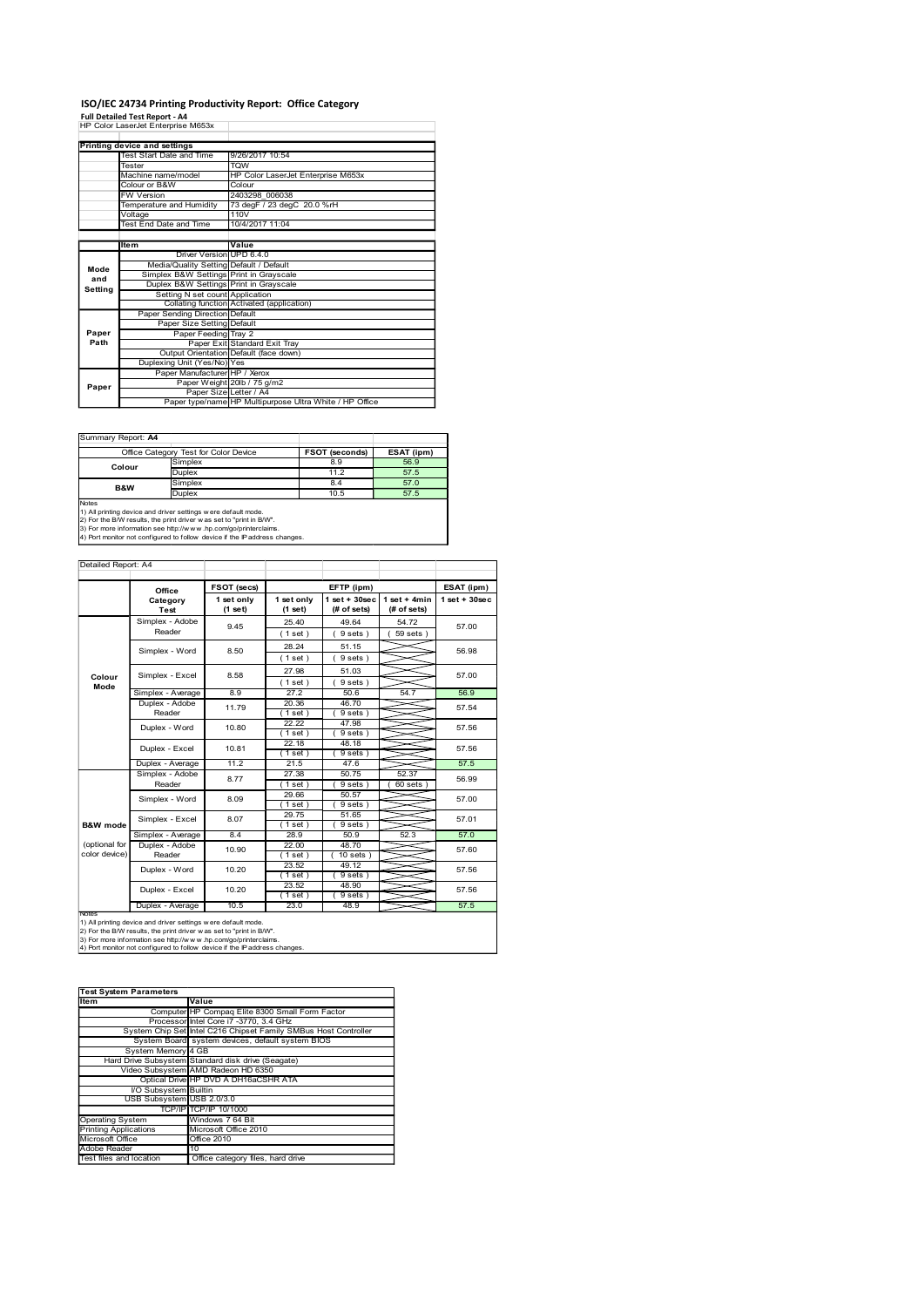### ISO/IEC 24734 Printing Productivity Report: Office Category

|               |                                                                                                         | ISO/IEC 24734 Printing Productivity Report: Office Category        |             |                                       |
|---------------|---------------------------------------------------------------------------------------------------------|--------------------------------------------------------------------|-------------|---------------------------------------|
|               | Feature Performance Full Report - Office Feature Performance Test<br>HP Color LaserJet Enterprise M653x |                                                                    |             |                                       |
|               | Printing device and settings                                                                            |                                                                    |             |                                       |
|               | Test Start Date and Time                                                                                | 9/26/2017 10:54                                                    |             |                                       |
|               | Tester<br>Machine name/model                                                                            | TQW<br>HP Color LaserJet Enterprise M653x                          |             |                                       |
|               | Colour or B&W                                                                                           | Colour                                                             |             |                                       |
|               |                                                                                                         |                                                                    |             |                                       |
|               | FW Version                                                                                              | 2403298 006038                                                     |             |                                       |
|               | Temperature and Humidity<br>Voltage                                                                     | 73 degF / 23 degC 20.0 %rH<br>110V                                 |             |                                       |
|               | <b>Test End Date and Time</b>                                                                           | 10/4/2017 11:04                                                    |             |                                       |
|               | Item                                                                                                    | Value                                                              |             |                                       |
|               | Driver Version UPD 6.4.0<br>Media/Quality Setting Default / Default                                     |                                                                    |             |                                       |
| Mode<br>and   | Simplex B&W Settings Print in Grayscale<br>Duplex B&W Settings Print in Grayscale                       |                                                                    |             |                                       |
| Setting       | Setting N set count Application                                                                         |                                                                    |             |                                       |
|               | Paper Sending Direction Default                                                                         | Collating function Activated (application)                         |             |                                       |
|               | Paper Size Setting Default                                                                              |                                                                    |             |                                       |
| Paper<br>Path | Paper Feeding Tray 2                                                                                    | Paper Exit Standard Exit Tray                                      |             |                                       |
|               |                                                                                                         | Output Orientation Default (face down)                             |             |                                       |
|               | Duplexing Unit (Yes/No) Yes<br>Paper Manufacturer HP / Xerox                                            |                                                                    |             |                                       |
| Paper         |                                                                                                         | Paper Weight 20lb / 75 g/m2                                        |             |                                       |
|               | Paper Size Letter / A4                                                                                  | Paper type/name HP Multipurpose Ultra White / HP Office            |             |                                       |
|               |                                                                                                         |                                                                    |             |                                       |
|               |                                                                                                         | ISO Print Productivity Report: Feature Performance Test Summary    |             |                                       |
|               |                                                                                                         |                                                                    |             | <b>Feature Performance Ratio</b>      |
|               |                                                                                                         | <b>Printing Modes</b><br>(Feature Adobe Reader - Office test file) | FSOT (base) | A5 and Legal<br><b>ESAT (feature)</b> |

|         | ISO/IEC 24734 Printing Productivity Report: Office Category                                                                                                                                                                                                                        |                                    |                      |         |                                      |                                      |                            |  |
|---------|------------------------------------------------------------------------------------------------------------------------------------------------------------------------------------------------------------------------------------------------------------------------------------|------------------------------------|----------------------|---------|--------------------------------------|--------------------------------------|----------------------------|--|
|         | Feature Performance Full Report - Office Feature Performance Test<br>HP Color LaserJet Enterprise M653x                                                                                                                                                                            |                                    |                      |         |                                      |                                      |                            |  |
|         |                                                                                                                                                                                                                                                                                    |                                    |                      |         |                                      |                                      |                            |  |
|         | <b>Printing device and settings</b>                                                                                                                                                                                                                                                |                                    |                      |         |                                      |                                      |                            |  |
|         | Test Start Date and Time<br>Tester                                                                                                                                                                                                                                                 | 9/26/2017 10:54<br><b>TQW</b>      |                      |         |                                      |                                      |                            |  |
|         | Machine name/model                                                                                                                                                                                                                                                                 | HP Color LaserJet Enterprise M653x |                      |         |                                      |                                      |                            |  |
|         | Colour or B&W                                                                                                                                                                                                                                                                      | Colour                             |                      |         |                                      |                                      |                            |  |
|         | FW Version                                                                                                                                                                                                                                                                         | 2403298 006038                     |                      |         |                                      |                                      |                            |  |
|         | <b>Femperature and Humidity</b>                                                                                                                                                                                                                                                    | 73 degF / 23 degC 20.0 %rH<br>110V |                      |         |                                      |                                      |                            |  |
|         | Voltage<br>Test End Date and Time                                                                                                                                                                                                                                                  | 10/4/2017 11:04                    |                      |         |                                      |                                      |                            |  |
|         |                                                                                                                                                                                                                                                                                    |                                    |                      |         |                                      |                                      |                            |  |
|         | ltem                                                                                                                                                                                                                                                                               | Value                              |                      |         |                                      |                                      |                            |  |
|         | Driver Version UPD 6.4.0                                                                                                                                                                                                                                                           |                                    |                      |         |                                      |                                      |                            |  |
| Mode    | Media/Quality Setting<br>Simplex B&W Settings                                                                                                                                                                                                                                      | Default / Default                  |                      |         |                                      |                                      |                            |  |
| and     | Duplex B&W Settings Print in Grayscale                                                                                                                                                                                                                                             | Print in Grayscale                 |                      |         |                                      |                                      |                            |  |
| Setting | Setting N set count Application                                                                                                                                                                                                                                                    |                                    |                      |         |                                      |                                      |                            |  |
|         | Collating function Activated (application)                                                                                                                                                                                                                                         |                                    |                      |         |                                      |                                      |                            |  |
|         | Paper Sending Direction Default                                                                                                                                                                                                                                                    |                                    |                      |         |                                      |                                      |                            |  |
| Paper   | Paper Size Setting Default<br>Paper Feeding Tray 2                                                                                                                                                                                                                                 |                                    |                      |         |                                      |                                      |                            |  |
| Path    |                                                                                                                                                                                                                                                                                    | Paper Exit Standard Exit Tray      |                      |         |                                      |                                      |                            |  |
|         | Output Orientation Default (face down)                                                                                                                                                                                                                                             |                                    |                      |         |                                      |                                      |                            |  |
|         | Duplexing Unit (Yes/No) Yes                                                                                                                                                                                                                                                        |                                    |                      |         |                                      |                                      |                            |  |
|         | Paper Manufacturer HP / Xerox<br>Paper Weight                                                                                                                                                                                                                                      | 20lb / 75 g/m2                     |                      |         |                                      |                                      |                            |  |
| Paper   | Paper Size Letter / A4                                                                                                                                                                                                                                                             |                                    |                      |         |                                      |                                      |                            |  |
|         | Paper type/name HP Multipurpose Ultra White / HP Office                                                                                                                                                                                                                            |                                    |                      |         |                                      |                                      |                            |  |
|         |                                                                                                                                                                                                                                                                                    |                                    |                      |         |                                      |                                      |                            |  |
|         | ISO Print Productivity Report: Feature Performance Test Summary                                                                                                                                                                                                                    |                                    |                      |         |                                      |                                      |                            |  |
|         |                                                                                                                                                                                                                                                                                    |                                    |                      |         |                                      |                                      |                            |  |
|         |                                                                                                                                                                                                                                                                                    |                                    |                      |         |                                      | <b>Feature Performance Ratio</b>     |                            |  |
|         |                                                                                                                                                                                                                                                                                    | <b>Printing Modes</b>              |                      |         |                                      | A5 and Legal                         |                            |  |
|         | (Feature Adobe Reader - Office test file)                                                                                                                                                                                                                                          |                                    |                      |         | FSOT (base)<br><b>FSOT (feature)</b> | <b>ESAT (feature)</b><br>ESAT (base) |                            |  |
|         | A5 Landscape Feed - Colour                                                                                                                                                                                                                                                         |                                    |                      | Simplex | 105%                                 | 131%                                 |                            |  |
|         | A5 Portrait Feed - Colour                                                                                                                                                                                                                                                          |                                    |                      | Simplex | 31%                                  | 8%                                   |                            |  |
|         | Legal - Colour                                                                                                                                                                                                                                                                     |                                    |                      | Simplex |                                      |                                      |                            |  |
|         | Legal - Colour                                                                                                                                                                                                                                                                     |                                    |                      | Duplex  |                                      |                                      |                            |  |
|         | A5 Landscape Feed - B/W                                                                                                                                                                                                                                                            |                                    |                      | Simplex | 107%                                 | 132%                                 |                            |  |
|         | A5 Portrait Feed - B/W                                                                                                                                                                                                                                                             |                                    |                      | Simplex | 30%                                  | 8%                                   |                            |  |
|         | Legal - B/W                                                                                                                                                                                                                                                                        |                                    |                      | Simplex |                                      |                                      |                            |  |
|         | Legal - B/W                                                                                                                                                                                                                                                                        |                                    |                      | Duplex  |                                      |                                      |                            |  |
| Notes   | 1) All printing device and driver settings w ere default mode.<br>2) Test conducted with 8-paper Office Feature Performance file.<br>3) For more information see http://www.hp.com/go/printerclaims.<br>4) Port monitor not configured to follow device if the IP address changes. |                                    |                      |         |                                      |                                      |                            |  |
|         | Feature Performance Full Report - Feature Printing Mode: 'Office' Feature Performance Test                                                                                                                                                                                         |                                    |                      |         |                                      |                                      |                            |  |
|         | <b>Printing Modes</b>                                                                                                                                                                                                                                                              |                                    | <b>Base Printing</b> |         |                                      | <b>Feature Performance</b>           |                            |  |
|         | Feature Adobe Reader - Office<br>test file (8-page)                                                                                                                                                                                                                                |                                    | Mode                 |         |                                      | A5 and Legal                         | FSOT (base) ESAT (feature) |  |

|                | r apertype/ilanie in multipulpose onla writte / Tir Ollice                                                                                    |                       |                                                  |             |                |                                       |                          |                               |
|----------------|-----------------------------------------------------------------------------------------------------------------------------------------------|-----------------------|--------------------------------------------------|-------------|----------------|---------------------------------------|--------------------------|-------------------------------|
|                |                                                                                                                                               |                       |                                                  |             |                |                                       |                          |                               |
|                | ISO Print Productivity Report: Feature Performance Test Summary                                                                               |                       |                                                  |             |                |                                       |                          |                               |
|                |                                                                                                                                               |                       |                                                  |             |                | <b>Feature Performance Ratio</b>      |                          |                               |
|                | (Feature Adobe Reader - Office test file)                                                                                                     | <b>Printing Modes</b> |                                                  |             | FSOT (base)    | A5 and Legal<br><b>ESAT</b> (feature) |                          |                               |
|                |                                                                                                                                               |                       |                                                  |             | FSOT (feature) | ESAT (base)                           |                          |                               |
|                | A5 Landscape Feed - Colour                                                                                                                    |                       |                                                  | Simplex     | 105%           | 131%                                  |                          |                               |
|                | A5 Portrait Feed - Colour                                                                                                                     |                       |                                                  | Simplex     | 31%            | 8%                                    |                          |                               |
|                | Legal - Colour                                                                                                                                |                       |                                                  | Simplex     |                |                                       |                          |                               |
|                | Legal - Colour                                                                                                                                |                       |                                                  | Duplex      |                |                                       |                          |                               |
|                | A5 Landscape Feed - B/W                                                                                                                       |                       |                                                  | Simplex     | 107%           | 132%                                  |                          |                               |
|                | A5 Portrait Feed - B/W                                                                                                                        |                       |                                                  | Simplex     | 30%            | 8%                                    |                          |                               |
|                | Legal - B/W                                                                                                                                   |                       |                                                  | Simplex     |                |                                       |                          |                               |
| Notes          | Legal - B/W                                                                                                                                   |                       |                                                  | Duplex      |                |                                       |                          |                               |
|                | 1) All printing device and driver settings w ere default mode.<br>2) Test conducted with 8-paper Office Feature Performance file.             |                       |                                                  |             |                |                                       |                          |                               |
|                | 3) For more information see http://www.hp.com/go/printerclaims.<br>4) Port monitor not configured to follow device if the IP address changes. |                       |                                                  |             |                |                                       |                          |                               |
|                |                                                                                                                                               |                       |                                                  |             |                |                                       |                          |                               |
|                | Feature Performance Full Report - Feature Printing Mode: 'Office' Feature Performance Test                                                    |                       |                                                  |             |                |                                       |                          |                               |
|                | <b>Printing Modes</b>                                                                                                                         |                       | <b>Base Printing</b>                             |             |                | <b>Feature Performance</b>            |                          |                               |
|                | Feature Adobe Reader - Office                                                                                                                 |                       | Mode                                             |             |                | A5 and Legal                          |                          |                               |
|                | test file (8-page)                                                                                                                            |                       | <b>FSOT</b>                                      | <b>ESAT</b> | 1 set          |                                       | FSOT (base)              |                               |
|                |                                                                                                                                               |                       | <b>Base</b>                                      | Base        | FSOT (secs)    | $1 set + 30 sec$<br>ESAT (ipm)        | <b>FSOT</b><br>(feature) | ESAT (feature)<br>ESAT (base) |
|                | Simplex A5 Landscape Feed - Colour                                                                                                            |                       | 14.36                                            | 56.99       | 13.7           | 74.9                                  | 105%                     | 131%                          |
|                | Simplex A5 Portrait Feed - Colour                                                                                                             |                       | 14.36                                            | 56.99       | 47.64          | 4.7                                   | 31%                      | 8%                            |
|                | Legal Simplex - Colour                                                                                                                        |                       | 14.36                                            | 56.99       |                |                                       |                          |                               |
|                | Legal Duplex - Colour                                                                                                                         |                       | 14.36                                            | 56.99       |                |                                       |                          |                               |
|                | Simplex A5 Landscape Feed - B/W                                                                                                               |                       | 13.47                                            | 56.99       | 12.62          | 75.5                                  | 107%                     | 132%                          |
|                | Simplex A5 Portrait Feed - B/W                                                                                                                |                       | 13.47                                            | 56.99       | 46.42          | 4.7                                   | 30%                      | 8%                            |
|                | Legal Simplex - B/W                                                                                                                           |                       | 13.47                                            | 56.99       |                |                                       |                          |                               |
|                | Legal Duplex - B/W                                                                                                                            |                       | 13.47                                            | 56.99       |                |                                       |                          |                               |
| Notes          | 1) All printing device and driver settings w ere default mode.                                                                                |                       |                                                  |             |                |                                       |                          |                               |
|                | 2) Test conducted with 8-paper Office Feature Performance file<br>3) For more information see http://www.hp.com/go/printerclaims.             |                       |                                                  |             |                |                                       |                          |                               |
|                | 4) Port monitor not configured to follow device if the IP address changes.                                                                    |                       |                                                  |             |                |                                       |                          |                               |
|                | <b>Test System Parameters</b>                                                                                                                 |                       |                                                  |             |                |                                       |                          |                               |
|                | Item                                                                                                                                          | Value                 | Computer HP Compaq Elite 8300 Small Form Factor  |             |                |                                       |                          |                               |
|                |                                                                                                                                               |                       | Processor Intel Core i7 -3770, 3.4 GHz           |             |                |                                       |                          |                               |
|                | System Chip Set Intel C216 Chipset Family SMBus Host Controller                                                                               |                       | System Board system devices, default system BIOS |             |                |                                       |                          |                               |
| Test<br>System | System Memory 4 GB<br>Hard Drive Subsystem Standard disk drive (Seagate)                                                                      |                       |                                                  |             |                |                                       |                          |                               |
|                | Video Subsystem AMD Radeon HD 6350                                                                                                            |                       | Optical Drive HP DVD A DH16aCSHR ATA             |             |                |                                       |                          |                               |
|                | I/O Subsystem Builtin                                                                                                                         |                       |                                                  |             |                |                                       |                          |                               |
| <b>I</b> o     | USB Subsystem USB 2.0/3.0                                                                                                                     | TCP/IP TCP/IP 10/1000 |                                                  |             |                |                                       |                          |                               |
|                | Operating System<br><b>Printing Applications</b>                                                                                              | Windows 7 64 Bit      | Microsoft Office 2010                            |             |                |                                       |                          |                               |
|                | Software Microsoft Office                                                                                                                     | Office 2010           |                                                  |             |                |                                       |                          |                               |
|                | Adobe Reader<br>Test files and location                                                                                                       | 10                    | Office category files, hard drive                |             |                |                                       |                          |                               |
|                |                                                                                                                                               |                       |                                                  |             |                |                                       |                          |                               |
|                |                                                                                                                                               |                       |                                                  |             |                |                                       |                          |                               |
|                |                                                                                                                                               |                       |                                                  |             |                |                                       |                          |                               |
|                |                                                                                                                                               |                       |                                                  |             |                |                                       |                          |                               |
|                |                                                                                                                                               |                       |                                                  |             |                |                                       |                          |                               |
|                |                                                                                                                                               |                       |                                                  |             |                |                                       |                          |                               |

|                | <b>Test System Parameters</b> |                                                                 |
|----------------|-------------------------------|-----------------------------------------------------------------|
|                | Item                          | Value                                                           |
|                |                               | Computer HP Compaq Elite 8300 Small Form Factor                 |
|                |                               | Processor Intel Core i7 -3770, 3.4 GHz                          |
|                |                               | System Chip Set Intel C216 Chipset Family SMBus Host Controller |
|                |                               | System Board system devices, default system BIOS                |
| Test           | System Memory 4 GB            |                                                                 |
| System         |                               | Hard Drive Subsystem Standard disk drive (Seagate)              |
|                |                               | Video Subsystem AMD Radeon HD 6350                              |
|                |                               | Optical Drive HP DVD A DH16aCSHR ATA                            |
|                | I/O Subsystem Builtin         |                                                                 |
|                | USB Subsystem USB 2.0/3.0     |                                                                 |
| $\overline{U}$ |                               | TCP/IPITCP/IP 10/1000                                           |
|                | <b>Operating System</b>       | Windows 7 64 Bit                                                |
|                | <b>Printing Applications</b>  | Microsoft Office 2010                                           |
|                | Software Microsoft Office     | Office 2010                                                     |
|                | Adobe Reader                  | 10                                                              |
|                | Test files and location       | Office category files hard drive                                |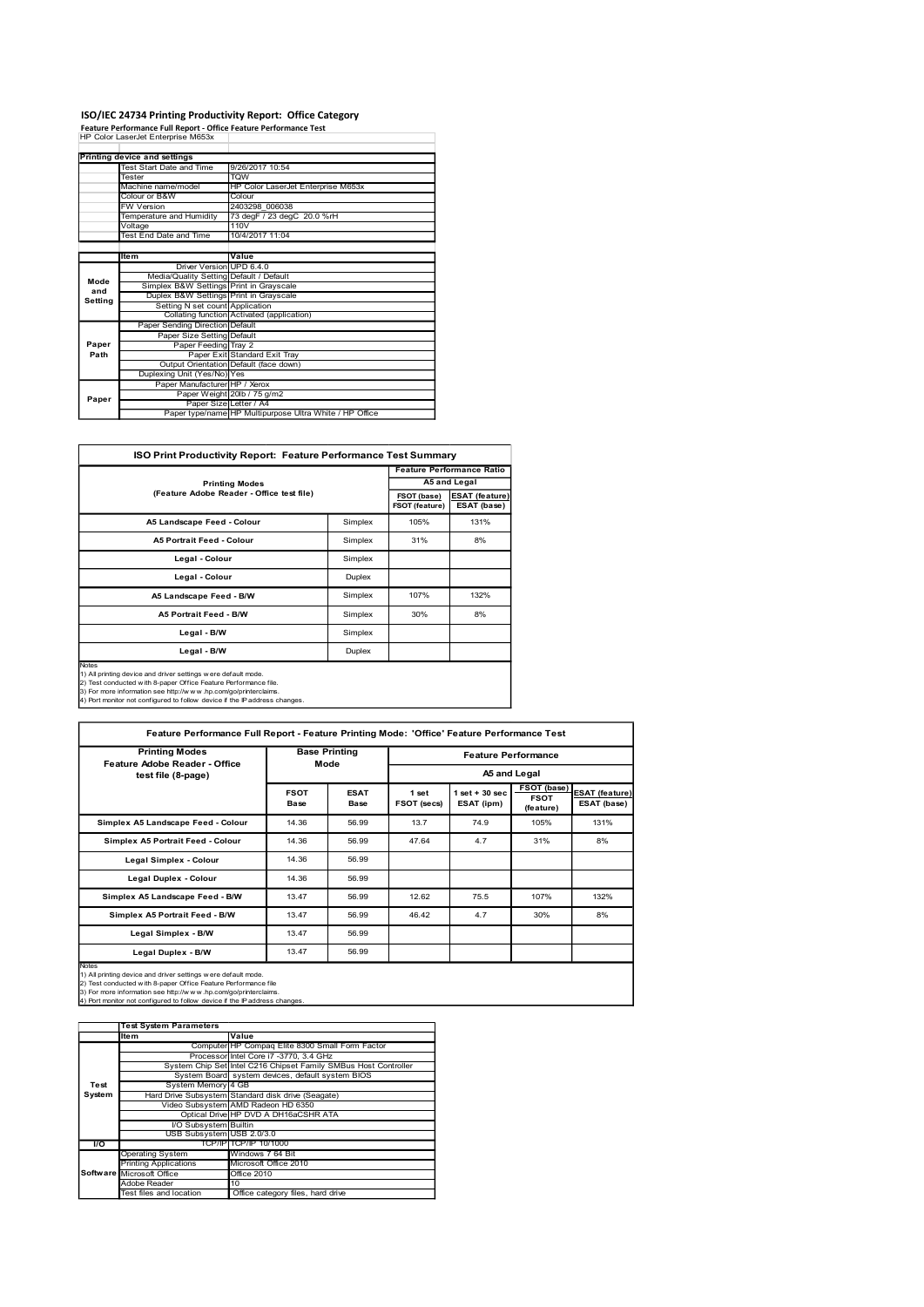#### ISO/IEC 17629 First Print Out Time Report: Office Category

|                                                                                                                                                                                                                                     |                                                          | ISO/IEC 17629 First Print Out Time Report: Office Category |         |                    |                                                      |                                                 |                              |                      |                   |  |
|-------------------------------------------------------------------------------------------------------------------------------------------------------------------------------------------------------------------------------------|----------------------------------------------------------|------------------------------------------------------------|---------|--------------------|------------------------------------------------------|-------------------------------------------------|------------------------------|----------------------|-------------------|--|
| <b>Full Detailed Test Report - LETTER</b>                                                                                                                                                                                           |                                                          |                                                            |         |                    |                                                      |                                                 |                              |                      |                   |  |
| HP Color LaserJet Enterprise M653x                                                                                                                                                                                                  |                                                          |                                                            |         |                    |                                                      |                                                 |                              |                      |                   |  |
|                                                                                                                                                                                                                                     | Printing device and settings<br>Test Start Date and Time |                                                            |         |                    | 9/26/2017 10:54                                      |                                                 |                              |                      |                   |  |
|                                                                                                                                                                                                                                     | Tester                                                   | Machine name/model                                         | TQW     |                    | HP Color LaserJet Enterprise M653x                   |                                                 |                              |                      |                   |  |
|                                                                                                                                                                                                                                     |                                                          | Colour or B&W                                              |         | Colour             | 2403298 006038                                       |                                                 |                              |                      |                   |  |
|                                                                                                                                                                                                                                     | W Version                                                | Configuration (options)                                    |         | Default            |                                                      |                                                 |                              |                      |                   |  |
|                                                                                                                                                                                                                                     | Controller                                               | Printing device page count                                 | 7.143   | Not Specified      |                                                      |                                                 |                              |                      |                   |  |
|                                                                                                                                                                                                                                     |                                                          | Printing supplies page count                               |         | Not Specified      |                                                      |                                                 |                              |                      |                   |  |
|                                                                                                                                                                                                                                     | Voltage                                                  | Temperature and Humidity                                   | 110V    |                    | 73 degF / 23 degC 20.0 %rH                           |                                                 |                              |                      |                   |  |
|                                                                                                                                                                                                                                     |                                                          | Test End Date and Time                                     |         | 10/4/2017 11:04    |                                                      |                                                 |                              |                      |                   |  |
|                                                                                                                                                                                                                                     | Item                                                     | PDL and driver version                                     | Value   | <b>UPD 6.4.0</b>   |                                                      |                                                 |                              |                      |                   |  |
| Mode<br>and                                                                                                                                                                                                                         | <b>B&amp;W</b> settings                                  | Print Quality mode                                         |         | default<br>default |                                                      |                                                 |                              |                      |                   |  |
| <b>Setting</b>                                                                                                                                                                                                                      |                                                          | Paper feed orientation                                     |         | Short Edge         |                                                      |                                                 |                              |                      |                   |  |
| Paper                                                                                                                                                                                                                               | Paper feeding                                            | Paper type setting                                         | default |                    | Standard cassette                                    |                                                 |                              |                      |                   |  |
| Paper Path                                                                                                                                                                                                                          | Paper exit                                               | Output orientation                                         |         |                    | Standard exit tray<br>default (face up or face down) |                                                 |                              |                      |                   |  |
|                                                                                                                                                                                                                                     |                                                          |                                                            |         |                    |                                                      |                                                 |                              |                      |                   |  |
|                                                                                                                                                                                                                                     |                                                          |                                                            |         |                    |                                                      |                                                 |                              |                      |                   |  |
| Summary Report: Letter                                                                                                                                                                                                              |                                                          | ISO First Page Out Time Summary Report: Office Category    |         |                    |                                                      |                                                 |                              |                      |                   |  |
|                                                                                                                                                                                                                                     |                                                          |                                                            |         |                    | FPOT from Ready (seconds)                            |                                                 |                              |                      |                   |  |
| Color                                                                                                                                                                                                                               |                                                          | Simplex<br>Duplex                                          |         |                    | 5.39                                                 |                                                 |                              |                      |                   |  |
| B&W                                                                                                                                                                                                                                 |                                                          | Simplex                                                    |         |                    | 4.90                                                 |                                                 |                              |                      |                   |  |
|                                                                                                                                                                                                                                     |                                                          | Duplex                                                     |         |                    |                                                      |                                                 |                              |                      |                   |  |
| Notes<br>1) All printing device and driver settings were default mode.                                                                                                                                                              |                                                          |                                                            |         |                    |                                                      |                                                 |                              |                      |                   |  |
| 1) All primary advoca and ontwist surface and the SV control and the SV.<br>2) For the BW results, the print driver was set to "print in BW".<br>3) For the BW results, the print driver was set to "print in BW".<br>4) Por more i |                                                          |                                                            |         |                    |                                                      |                                                 |                              |                      |                   |  |
|                                                                                                                                                                                                                                     |                                                          |                                                            |         |                    |                                                      |                                                 |                              |                      |                   |  |
|                                                                                                                                                                                                                                     |                                                          |                                                            |         |                    |                                                      | ISO First Page Out Time Report: Office Category |                              |                      |                   |  |
| <b>Detailed Report: LETTER</b>                                                                                                                                                                                                      |                                                          |                                                            |         |                    |                                                      |                                                 |                              |                      |                   |  |
|                                                                                                                                                                                                                                     |                                                          |                                                            |         |                    | Word<br>(seconds)                                    | Excel<br>(seconds)                              | Adobe<br>Reader<br>(seconds) | Average<br>(seconds) | <b>Delay Time</b> |  |
|                                                                                                                                                                                                                                     | FPOT from Ready - Simplex                                |                                                            |         |                    | 5.03                                                 | 5.32                                            |                              | 5.39                 | 20 Seconds        |  |
|                                                                                                                                                                                                                                     |                                                          |                                                            |         |                    |                                                      |                                                 | 5.81                         |                      |                   |  |

## ISO First Page Out Time Summary Report: Office Category

| Summary Report: Letter   |               |                           |
|--------------------------|---------------|---------------------------|
|                          |               | FPOT from Ready (seconds) |
| Color                    | Simplex       | 5.39                      |
|                          | <b>Duplex</b> |                           |
| <b>B&amp;W</b>           | Simplex       | 4.90                      |
|                          | <b>Duplex</b> |                           |
| $\overline{\phantom{a}}$ |               |                           |

|                                | W Version                                                                                                                                                                                                      | 2403298_006038               |                                                     |                                                       |                            |                                   |                   |                   |
|--------------------------------|----------------------------------------------------------------------------------------------------------------------------------------------------------------------------------------------------------------|------------------------------|-----------------------------------------------------|-------------------------------------------------------|----------------------------|-----------------------------------|-------------------|-------------------|
|                                | Configuration (options)<br>Controller                                                                                                                                                                          | Default<br>7.143             |                                                     |                                                       |                            |                                   |                   |                   |
|                                | Printing device page count                                                                                                                                                                                     | Not Specified                |                                                     |                                                       |                            |                                   |                   |                   |
|                                | Printing supplies page count Not Specified<br><b>Femperature and Humidity</b>                                                                                                                                  |                              | 73 degF / 23 degC 20.0 %rH                          |                                                       |                            |                                   |                   |                   |
|                                | Voltage<br>Test End Date and Time                                                                                                                                                                              | 110V<br>10/4/2017 11:04      |                                                     |                                                       |                            |                                   |                   |                   |
|                                |                                                                                                                                                                                                                |                              |                                                     |                                                       |                            |                                   |                   |                   |
| Mode                           | Item<br>PDL and driver version                                                                                                                                                                                 | Value<br><b>UPD 6.4.0</b>    |                                                     |                                                       |                            |                                   |                   |                   |
| and                            | Print Quality mode<br><b>B&amp;W</b> settings                                                                                                                                                                  | default<br>default           |                                                     |                                                       |                            |                                   |                   |                   |
| Setting                        | Paper feed orientation                                                                                                                                                                                         | Short Edge                   |                                                     |                                                       |                            |                                   |                   |                   |
| Paper                          | aper type setting<br>Paper feeding                                                                                                                                                                             | default<br>Standard cassette |                                                     |                                                       |                            |                                   |                   |                   |
|                                | Paper exit<br>Paper Path Output orientation                                                                                                                                                                    | Standard exit tray           | default (face up or face down)                      |                                                       |                            |                                   |                   |                   |
|                                |                                                                                                                                                                                                                |                              |                                                     |                                                       |                            |                                   |                   |                   |
| Summary Report: Letter         | ISO First Page Out Time Summary Report: Office Category                                                                                                                                                        |                              | FPOT from Ready (seconds)<br>5.39                   |                                                       |                            |                                   |                   |                   |
| Color                          | Simplex<br>Duplex                                                                                                                                                                                              |                              | 4.90                                                |                                                       |                            |                                   |                   |                   |
| B&W                            | Simplex<br>Duplex                                                                                                                                                                                              |                              |                                                     |                                                       |                            |                                   |                   |                   |
| Notes                          | 1) All printing device and driver settings were default mode.                                                                                                                                                  |                              |                                                     |                                                       |                            |                                   |                   |                   |
|                                | 2) For the B/W results, the print driver was set to "print in B/W".                                                                                                                                            |                              |                                                     |                                                       |                            |                                   |                   |                   |
|                                | 3) For more information see http://www.hp.com/go/printerclaims.<br>4) Port monitor not configured to follow device if the IP address changes.<br>5) Page counts w ere collected after completion of the tests. |                              |                                                     |                                                       |                            |                                   |                   |                   |
|                                |                                                                                                                                                                                                                |                              |                                                     | ISO First Page Out Time Report: Office Category       |                            |                                   |                   |                   |
| <b>Detailed Report: LETTER</b> |                                                                                                                                                                                                                |                              | Word                                                | Excel                                                 | Adobe                      | Average                           | <b>Delay Time</b> |                   |
|                                |                                                                                                                                                                                                                |                              | (seconds)                                           | (seconds)                                             | Reader<br>(seconds)        | (seconds)                         |                   |                   |
|                                |                                                                                                                                                                                                                |                              |                                                     |                                                       |                            |                                   |                   |                   |
|                                | FPOT from Ready - Simplex                                                                                                                                                                                      |                              | 5.03                                                | 5.32                                                  | 5.81                       | 5.39                              | 20 Seconds        |                   |
|                                | FPOT from Ready - Duplex                                                                                                                                                                                       |                              |                                                     |                                                       |                            |                                   |                   |                   |
| <b>Color Mode</b>              | FPOT from Sleep - Simplex                                                                                                                                                                                      |                              |                                                     |                                                       | 13.11                      |                                   | 105 Minutes       |                   |
|                                | Recovery Time                                                                                                                                                                                                  |                              |                                                     |                                                       | 7.3                        |                                   |                   |                   |
|                                | FPOT from Off - Simplex                                                                                                                                                                                        |                              |                                                     |                                                       | 158.86                     |                                   |                   |                   |
|                                | Warm-up Time                                                                                                                                                                                                   |                              |                                                     |                                                       | 153.05                     |                                   |                   |                   |
|                                |                                                                                                                                                                                                                |                              |                                                     |                                                       |                            |                                   |                   |                   |
|                                | FPOT from Ready - Simplex                                                                                                                                                                                      |                              | 4.56                                                | 4.94                                                  | 5.20                       | 4.90                              | 20 Seconds        |                   |
| <b>B&amp;W Mode</b>            | FPOT from Ready - Duplex                                                                                                                                                                                       |                              |                                                     |                                                       |                            |                                   |                   |                   |
|                                | FPOT from Sleep - Simplex                                                                                                                                                                                      |                              |                                                     |                                                       | 12.93                      |                                   | 105 Minutes       |                   |
|                                | Recovery Time                                                                                                                                                                                                  |                              |                                                     |                                                       | 7.7                        |                                   |                   |                   |
|                                | FPOT from Off - Simplex                                                                                                                                                                                        |                              |                                                     |                                                       | 157.49                     |                                   |                   |                   |
|                                |                                                                                                                                                                                                                |                              |                                                     |                                                       |                            |                                   |                   |                   |
| Notes                          | Warm-up Time                                                                                                                                                                                                   |                              |                                                     |                                                       | 152.29                     |                                   |                   |                   |
|                                | 1) All printing device and driver settings were default mode.<br>2) For the B/W results, the print driver w as set to "print in B/W".                                                                          |                              |                                                     |                                                       |                            |                                   |                   |                   |
|                                | 3) For more information see http://www.hp.com/go/printerclaims.                                                                                                                                                |                              |                                                     |                                                       |                            |                                   |                   |                   |
|                                | 4) Port monitor not configured to follow device if the IP address changes.<br>5) Page counts w ere collected after completion of the tests.                                                                    |                              |                                                     |                                                       |                            |                                   |                   |                   |
|                                | 6) Details for FPOT from Sleep are shown below.                                                                                                                                                                |                              |                                                     |                                                       |                            |                                   |                   |                   |
| <b>HP Data Table</b>           |                                                                                                                                                                                                                |                              |                                                     |                                                       |                            |                                   |                   |                   |
| Detailed Report: LETTER        |                                                                                                                                                                                                                |                              |                                                     |                                                       |                            |                                   |                   |                   |
|                                |                                                                                                                                                                                                                |                              | <b>FPOT Avg</b><br>(secs)                           | FPOT (secs)<br>Iteration 1                            | FPOT (secs)<br>Iteration 2 | <b>FPOT</b> (secs)<br>Iteration 3 | Application       | <b>Delay Time</b> |
|                                | FPOT from Sleep                                                                                                                                                                                                |                              | 13.11                                               | 13.20                                                 | 13.02                      | <b>N/A</b>                        | Adobe Reader      | 105 Minutes       |
| <b>Color Mode</b>              | FPOT from Sleep (15 minutes)                                                                                                                                                                                   |                              | 7.95                                                | 7.93                                                  | 7.97                       | N/A                               | Adobe Reader      | 15 Minutes        |
|                                | HP/Non ISO Test                                                                                                                                                                                                |                              |                                                     |                                                       |                            |                                   |                   |                   |
| <b>B&amp;W Mode</b>            | FPOT from Sleep<br>FPOT from Sleep (15 minutes)                                                                                                                                                                |                              | 12.93                                               | 12.80                                                 | 13.06                      | <b>N/A</b>                        | Adobe Reader      | 105 Minutes       |
|                                | HP/Non ISO Test                                                                                                                                                                                                |                              | 7.83                                                | 7.88                                                  | 7.77                       | N/A                               | Adobe Reader      | 15 Minutes        |
| Notes                          | 1) All printing device and driver settings were default mode.                                                                                                                                                  |                              |                                                     |                                                       |                            |                                   |                   |                   |
|                                | 2) For the B/W results, the print driver w as set to "print in B/W".<br>3 DLP includes detailed iterations as data measurements may vary run to run.                                                           |                              |                                                     |                                                       |                            |                                   |                   |                   |
|                                |                                                                                                                                                                                                                |                              |                                                     |                                                       |                            |                                   |                   |                   |
|                                | <b>Test System Parameters</b>                                                                                                                                                                                  |                              |                                                     |                                                       |                            |                                   |                   |                   |
|                                | ltem<br>Computer                                                                                                                                                                                               | Value                        |                                                     | HP Compaq Elite 8300 Small Form Factor                |                            |                                   |                   |                   |
|                                | Processor                                                                                                                                                                                                      |                              | Intel Core i7 -3770, 3.4 GHz                        |                                                       |                            |                                   |                   |                   |
|                                | System Chip Set<br><b>System Board</b>                                                                                                                                                                         |                              | system devices, default system BIOS                 | Intel C216 Chipset Family SMBus Host Controller       |                            |                                   |                   |                   |
|                                | System Memory                                                                                                                                                                                                  | 4 GB                         |                                                     |                                                       |                            |                                   |                   |                   |
| Test                           |                                                                                                                                                                                                                |                              | Standard disk drive (Seagate)<br>AMD Radeon HD 6350 |                                                       |                            |                                   |                   |                   |
| System                         | Hard Drive Subsystem<br>Video Subsystem                                                                                                                                                                        |                              | HP DVD A DH16aCSHR ATA                              |                                                       |                            |                                   |                   |                   |
|                                | <b>Optical Drive</b>                                                                                                                                                                                           |                              |                                                     |                                                       |                            |                                   |                   |                   |
|                                | I/O Subsystem<br><b>USB Subsystem</b>                                                                                                                                                                          | Builtin<br>USB 2.0/3.0       |                                                     |                                                       |                            |                                   |                   |                   |
| Printing                       |                                                                                                                                                                                                                |                              |                                                     |                                                       |                            |                                   |                   |                   |
| Device<br>Connection           | TCP/IP                                                                                                                                                                                                         | 10/1000                      |                                                     |                                                       |                            |                                   |                   |                   |
|                                | Operating System                                                                                                                                                                                               |                              |                                                     | Windows 7 Business/Ultimate, 64 bit, Build 7601, SP 1 |                            |                                   |                   |                   |
| Software                       | <b>Printing Applications</b>                                                                                                                                                                                   |                              | Microsoft Office 2010 SP2<br>Adobe Reader 10.1.4    |                                                       |                            |                                   |                   |                   |
|                                | <b>Print Driver</b>                                                                                                                                                                                            | <b>UPD 6.4.0</b>             |                                                     |                                                       |                            |                                   |                   |                   |
|                                |                                                                                                                                                                                                                |                              |                                                     |                                                       |                            |                                   |                   |                   |
|                                |                                                                                                                                                                                                                |                              |                                                     |                                                       |                            |                                   |                   |                   |
|                                |                                                                                                                                                                                                                |                              |                                                     |                                                       |                            |                                   |                   |                   |
|                                |                                                                                                                                                                                                                |                              |                                                     |                                                       |                            |                                   |                   |                   |
|                                |                                                                                                                                                                                                                |                              |                                                     |                                                       |                            |                                   |                   |                   |
|                                |                                                                                                                                                                                                                |                              |                                                     |                                                       |                            |                                   |                   |                   |

|                                  | <b>Test System Parameters</b> |                                                       |  |  |  |  |  |
|----------------------------------|-------------------------------|-------------------------------------------------------|--|--|--|--|--|
|                                  | ltem                          | Value                                                 |  |  |  |  |  |
|                                  | Computer                      | HP Compag Elite 8300 Small Form Factor                |  |  |  |  |  |
|                                  | Processor                     | Intel Core i7 -3770, 3.4 GHz                          |  |  |  |  |  |
|                                  | System Chip Set               | Intel C216 Chipset Family SMBus Host Controller       |  |  |  |  |  |
|                                  | System Board                  | system devices, default system BIOS                   |  |  |  |  |  |
| Test                             | System Memory                 | 4 GB                                                  |  |  |  |  |  |
| System                           | <b>Hard Drive Subsystem</b>   | Standard disk drive (Seagate)                         |  |  |  |  |  |
|                                  | Video Subsystem               | AMD Radeon HD 6350                                    |  |  |  |  |  |
|                                  | Optical Drive                 | HP DVD A DH16aCSHR ATA                                |  |  |  |  |  |
|                                  | I/O Subsystem                 | <b>Builtin</b>                                        |  |  |  |  |  |
|                                  | <b>USB Subsystem</b>          | USB 2.0/3.0                                           |  |  |  |  |  |
| Printina<br>Device<br>Connection | TCP/IP                        | 10/1000                                               |  |  |  |  |  |
|                                  | <b>Operating System</b>       | Windows 7 Business/Ultimate, 64 bit, Build 7601, SP 1 |  |  |  |  |  |
|                                  | <b>Printing Applications</b>  | Microsoft Office 2010 SP2                             |  |  |  |  |  |
| Software                         |                               | Adobe Reader 10.1.4                                   |  |  |  |  |  |
|                                  | <b>Print Driver</b>           | UPD 6.4.0                                             |  |  |  |  |  |